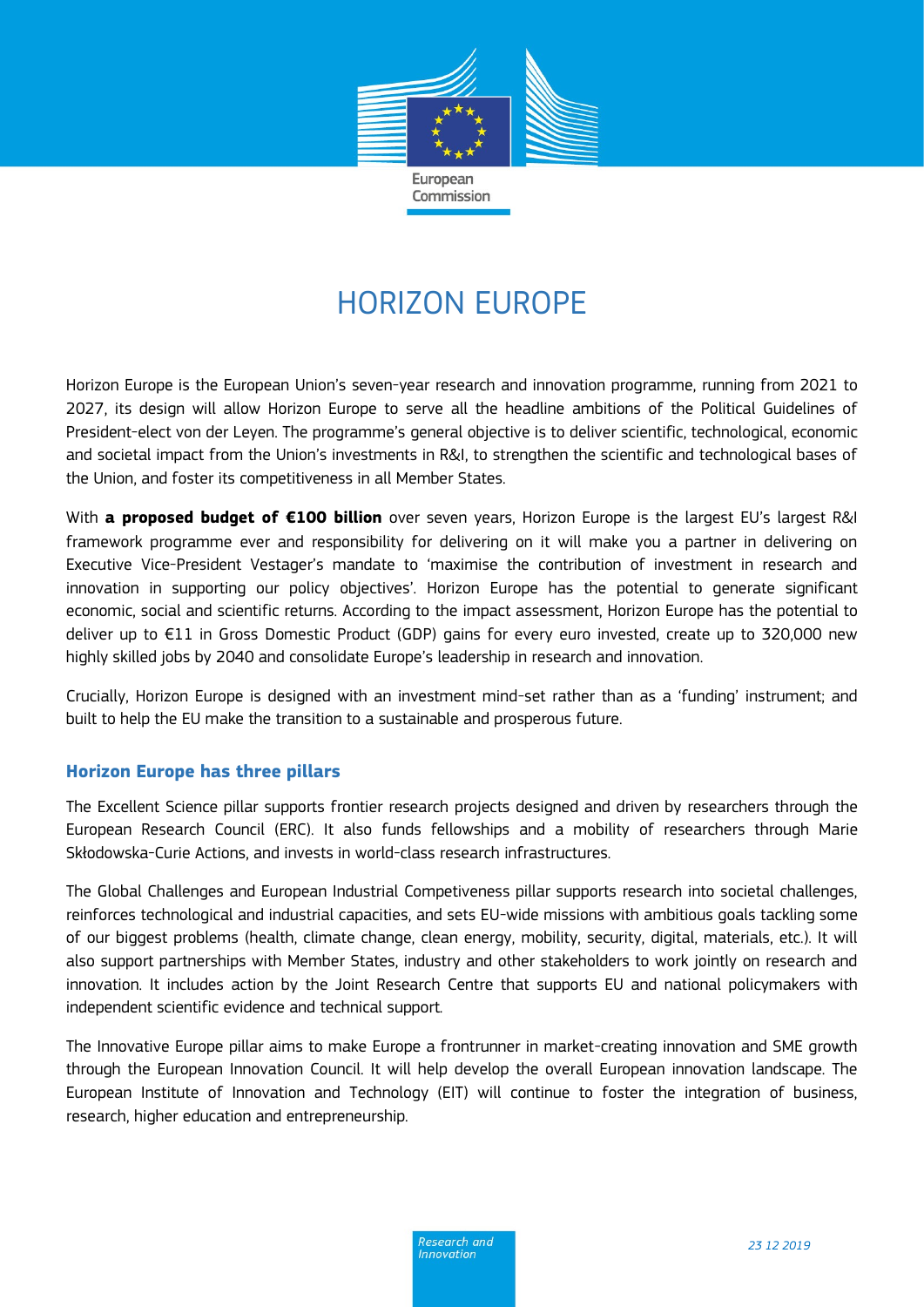A fourth component on Widening participation and Strengthening the European Research Area underpins the whole of Horizon Europe. It will support EU Member States in their efforts to unlock their national research and innovation potential and it will especially help low R&I performing Member States to participate better in Horizon Europe.

Horizon Europe is not just about grants to enable European R&I. Spending money would deliver few lasting results if the broader framework for R&I is not effective and efficient. Horizon Europe is also a powerful tool to give direction to European R&I and to European policy. It brings together partners from science, innovation and business, to jointly develop agendas, to divide the work, and to focus on framework conditions such as regulation to improve the R&I ecosystem as a whole.



# **Horizon Europe innovation in governance: strategic planning**

Strategic planning is a new way of setting the detailed research and innovation priorities of Horizon Europe, cocreated with other Commission services, Member States, stakeholders and civil society.

The strategic planning process will cover Horizon Europe as a whole. It will identify the areas for funding priorities, partnerships and missions, and align them with the Political Guidelines of President-elect von der Leyen, fully in the spirit of the 'open, inclusive and cooperative working' that will be the hallmark of her college.

The first strategic planning covers the first four years of the programme. It will take the form of a multiannual strategy, while preserving flexibility to respond rapidly to unexpected crisis or substantiated policy demands. Horizon Europe work programmes will be co-created with all relevant Commission services once the strategic planning process is finalised.